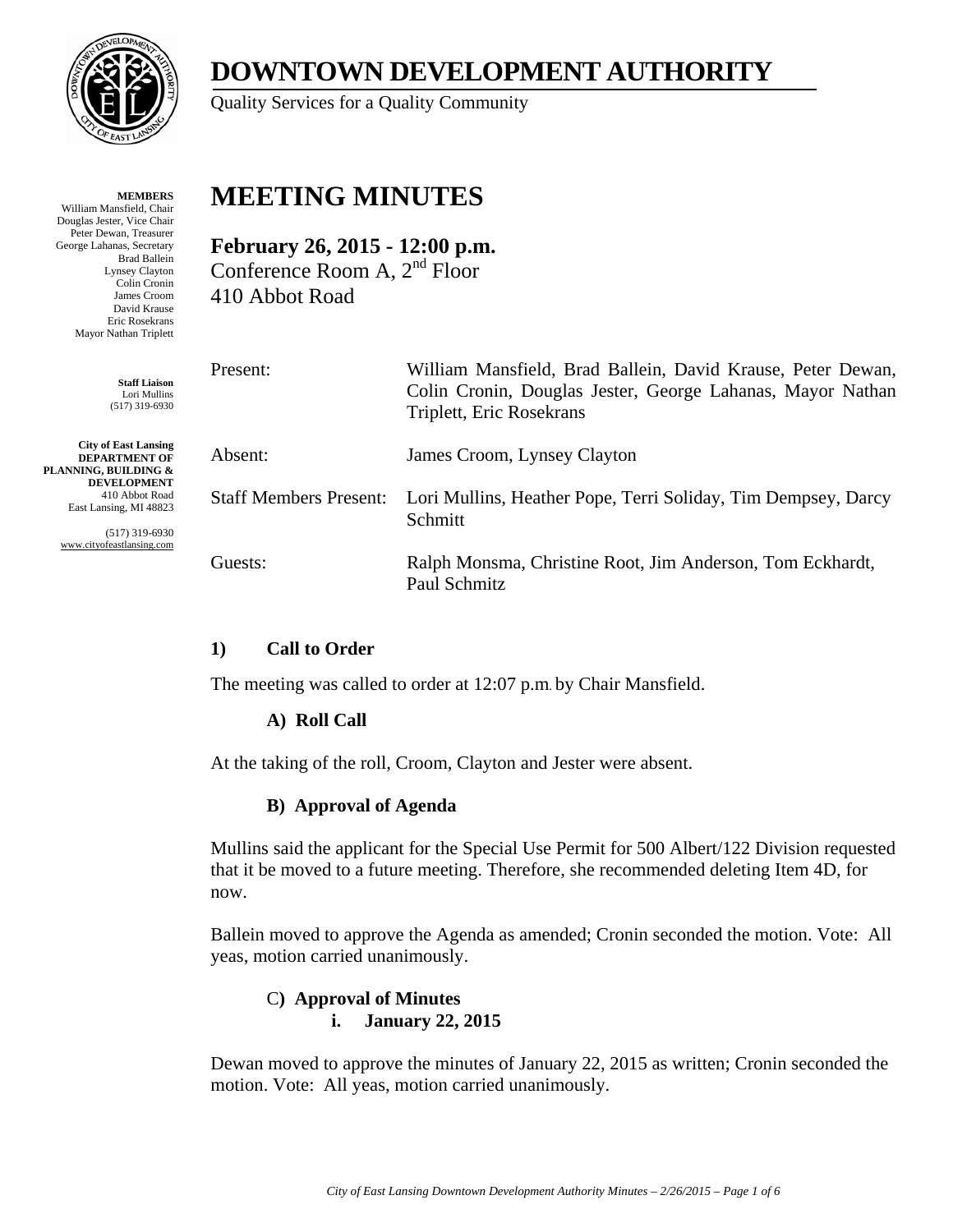# **2) Financial Reports A) Treasurer's Report for January 2015**

Mullins reviewed the Treasurer's Report.

- **3) Written Communications** 
	- **A) Ballot Language Recommendation Referral Letter to City Council**
	- **B) Referral letter for Site Plan and SUP for 831 E. Grand River**
	- **C) Referral letter for Site Plan and SUP for 927 E. Grand River**
	- **D) Letter of Support for Keys in the Cities**
	- **E) Memo from Arts Commission regarding City of the Arts Banner**

Mullins said the City of the Arts banner has been on the large bank building at the corner of Abbot and Grand River for over two years and is no longer in good condition, and the Arts Commission has recommended that it be taken down. This will be discussed at the next Executive & Finance Committee meeting.

## **4) Communications from Staff A) Memo regarding ROW Applications**

Pope said staff reviewed requests for right-of-way applications for outdoor seating from four businesses—Chipotle Mexican Grill, Moe's Southwest Grill, Leo's Coney Island, and Potbelly Sandwich Shop. Since these were the same as in past years and there were no issues, staff administratively approved these. Pope has forwarded these on to the City Clerk.

# **B) Update on Bond Anticipation Notes for Evergreen Properties**

Mullins stated the Finance Department is refinancing the BANs, and this was also discussed last week at the Executive & Finance Committee meeting. She said First Merit provided the best bid. She will continue to update the Board.

# **C) FY 2015-16 Budget Discussion**

Mullins passed around a Fund Balance Analysis and indicated the DDA's account balance for the end of FY15 is expected to be \$111,890. The balance for the Evergreen Properties, which included bond refinancing costs, will be better than expected because of being able to lease the properties. Since the Evergreen properties are fully leased for FY16, that should cover the bond payment.

#### **D) 500 Albert/122 Division**

This item was deleted from the Agenda.

# **5) Communications from Audience**

Monsma passed out two letters—a copy of the letter he gave to City Council with regard to process on the PDIG Development Agreement and Brownfield Plan, and a letter addressed to the DDA regarding concerns about the City's budget over the next few years, assignments of the PDIG property, and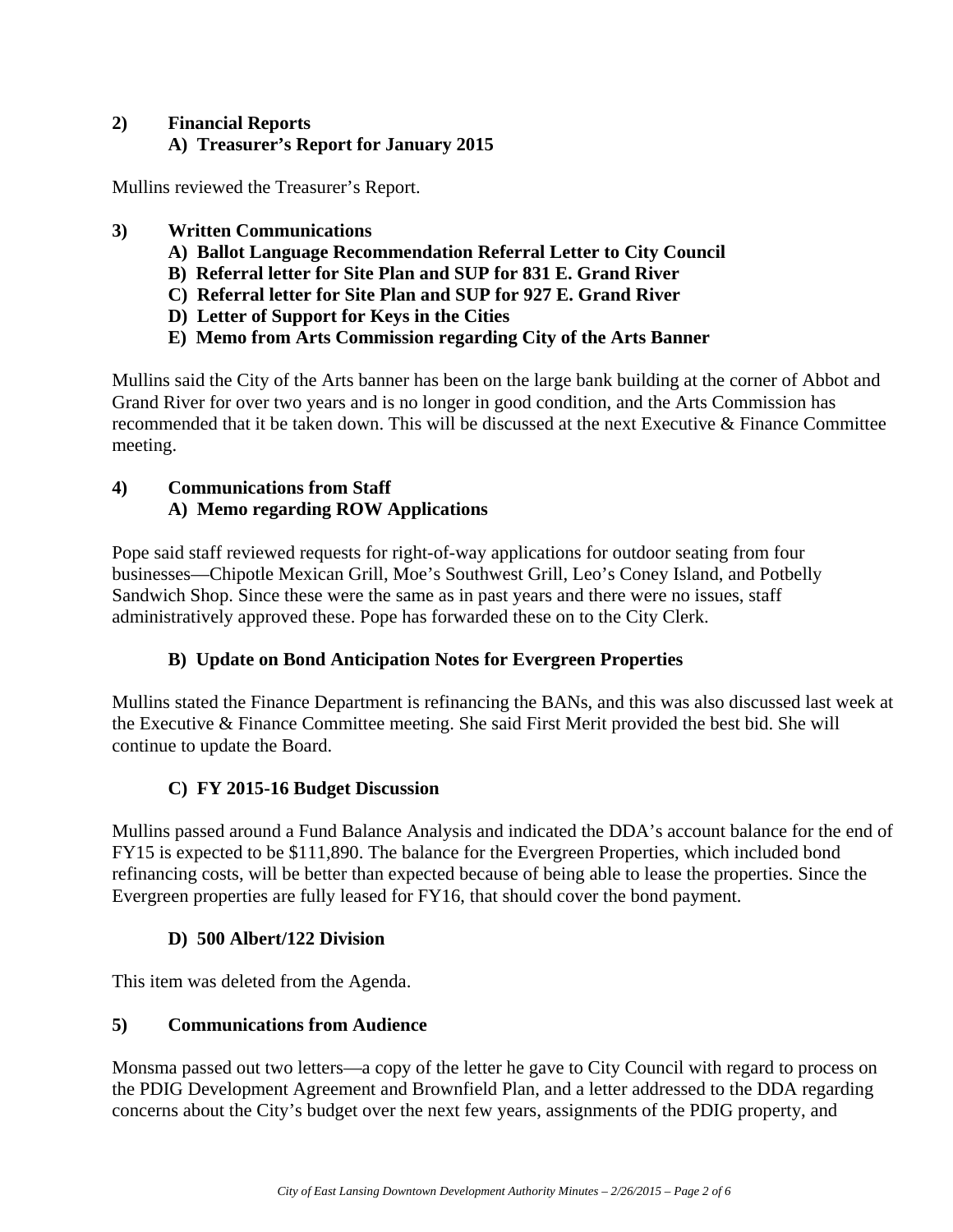possibly using the MEDC process to find out who PDIG is. He asked how the changes to the site plan would affect the number of jobs anticipated.

Mayor Triplett left the meeting.

#### **6) Business Agenda A) Gateway – 300 W. Grand River Site Plan and SUP**

Lahanas moved to recuse Cronin; Dewan seconded the motion. Vote: All Yeas. Motion carried unanimously.

Darcy Schmitt said the Planning Commission voted 8 to 1 to recommend approval of the site plan/SUP and included with their recommendation to Council a 25% parking waiver. She said the building is a four-story structure with retail on first floor, a bank on the corner with a drive-through, 2,430 sq. ft. of retail space, and a small leasing office. She noted the surface parking and underground parking will be used for retail and the bank; the underground parking off Valley Court will service the residents. It will allow for car stacking and bike spaces. She stated there will be 39 units; all will have two bedrooms with small balconies. She discussed the changes made to the site plan and the ingress and egress.

Schmitt added that last week the Transportation Commission reviewed and recommended some conditions of approval, mainly involving exits to Grand River Avenue. The applicant is working with Engineering to make these changes. This will go to City Council Tuesday evening to be introduced, and the public hearing will be set for April 21.

Krause said he liked the site plan. He stated the developer has addressed the concerns over shading of the park and has a great track record. He moved to recommend approval of the 300 W. Grand River Site Plan and Special Use Permit; Ballein seconded the motion.

Some Board members stated they would like to see a variety of units rather than all two-bedroom units, but felt it is a quality plan. Vote on motion to recommend approval: All yeas 6 to 0, with one abstention. Motion carried unanimously.

#### **B) Development Agreement with Park District Investment Group**

Mullins said the intention with this review is to determine if the development agreement is ready to go through the third party review. She said this was discussed in more detail at the Project & Infrastructure Committee, and staff and the City Attorney reviewed the development agreement. She discussed the changes which they recommended.

Jester arrived at 12:35 p.m.

Mullins said staff recommends that the Executive & Finance Committee select a firm to review the development agreement, and adjust the scope of the work as deemed necessary. Then this would come back to the full Board for approval. She said if there are changes in PDIG's schedule or in the design, there would have to be amendments to the development agreement, and it would go back to the DDA and City Council for approval. She said the Board may want to consider what the procedure would be for amendments.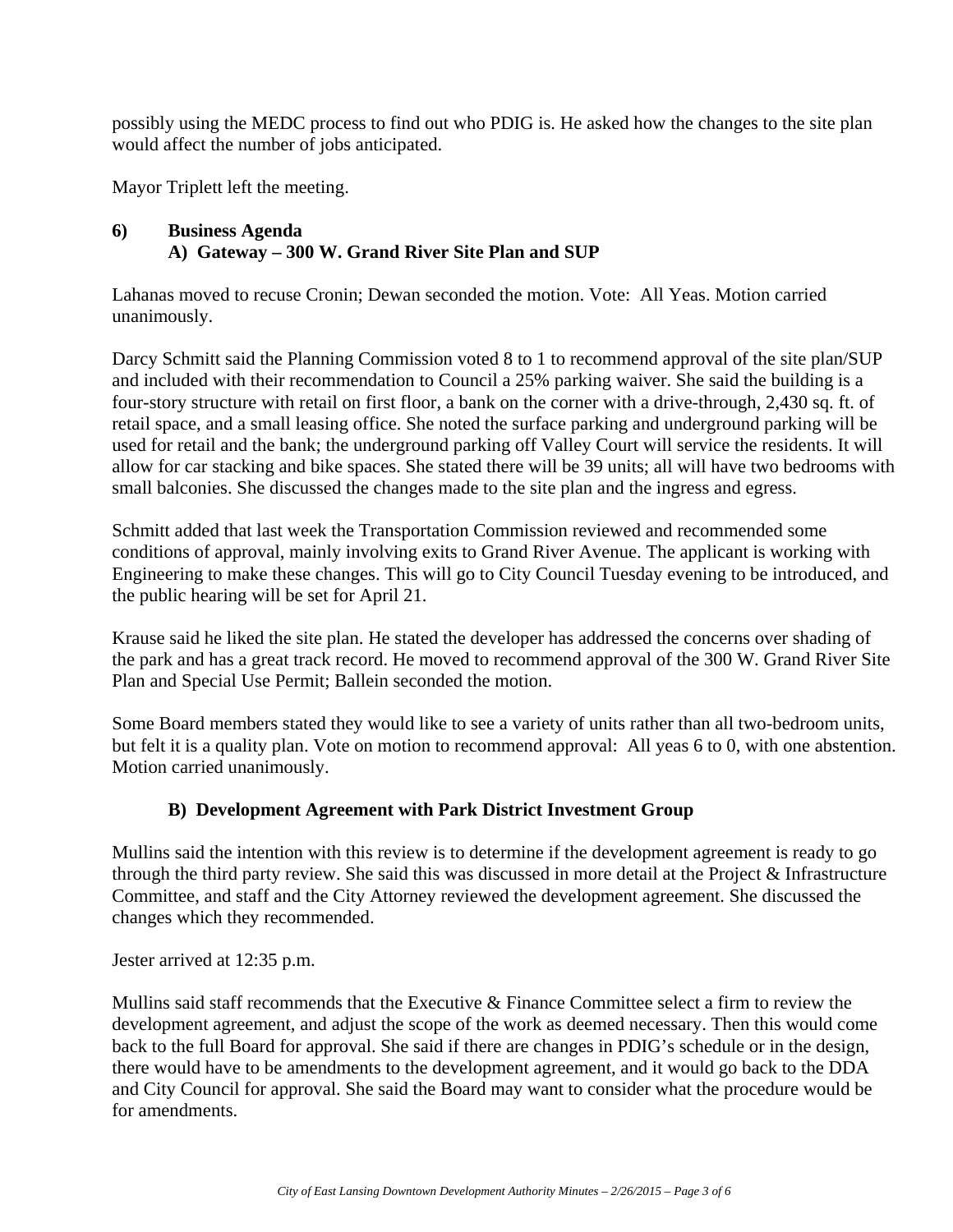Krause said it was brought up at the Project & Infrastructure meeting that there is an unknown entity out of Chicago who will manage Hotel Indigo, and there was mention of doing condominiums for the whole property, which could be sold off. Mullins said the project has changed to eight stories with two floors for the hotel. The first floor will be retail; levels 3 through 8 are residential. There will also be two levels of parking. She said because the franchise agreement with Hotel Indigo was nearing the end, now another group has entered into a franchise agreement with PDIG. The Board discussed concerns over assignability of the project.

Eckhardt said a logical assignment is if the lender forecloses; another lender-generated assignment would be if the lender had a problem with the property owner and felt there was a risk of default; or PDIG could ask that entire project be assigned to another lender. Mullins said if PDIG would sell a portion of the project, they would be assigning ownership. She indicated staff will work on a solution to address assignability and may get input from a third party.

Mullins said there would probably have to be a special meeting of the Executive & Finance Committee. Staff has issued RFPs for both financial and legal review. She suggested designating the Executive  $\&$ Finance Committee to review the other RFPs as they come in. She asked that the DDA allocate funds for that; the applicant will also be contributing. One proposal for legal review is just under \$20,000.

Rosekrans moved to forward this development agreement to independent review; Cronin seconded the motion.

Mullins asked members to forward any concerns regarding the development agreement to staff; under Item 7D of the Agenda the Board we will discuss the scope of services. Tom Eckhardt, attorney for PDIG, said he would like Board members to make suggestions at this time or soon after. He said there has been lots of discussion with staff and the City Attorney, so it is close to what the final document will be.

Mullins stated City Council would like to discuss this more at their March 24th work session, and if staff has received feedback from the third party consultant, that could be taken into consideration at that time. The DDA will not be seeing this again until their meeting on March 26. She stated until the applicants have an approved site plan and a signed development agreement, they are not able to finalize their financing for the project. They have to get financing before the City can review everything.

Dempsey said staff sent out RFPs to three different law firms; one declined to submit a proposal and the other one may also decline. The DDA has to decide if we should seek other proposals. The plan would be to have an initial meeting with the third party consultant after they review the document. If they like it, it can go to City Council on the  $24<sup>th</sup>$  and subsequently the DDA. If there are changes, we will make them. If there are extensive changes which can't get the rectified by the developer, it will take longer.

Mullins reviewed the scope of services for the legal consultant. She also reviewed Miller Canfield's proposal.

Vote on motion to forward on this development agreement for third party review: All yeas. Motion carried unanimously.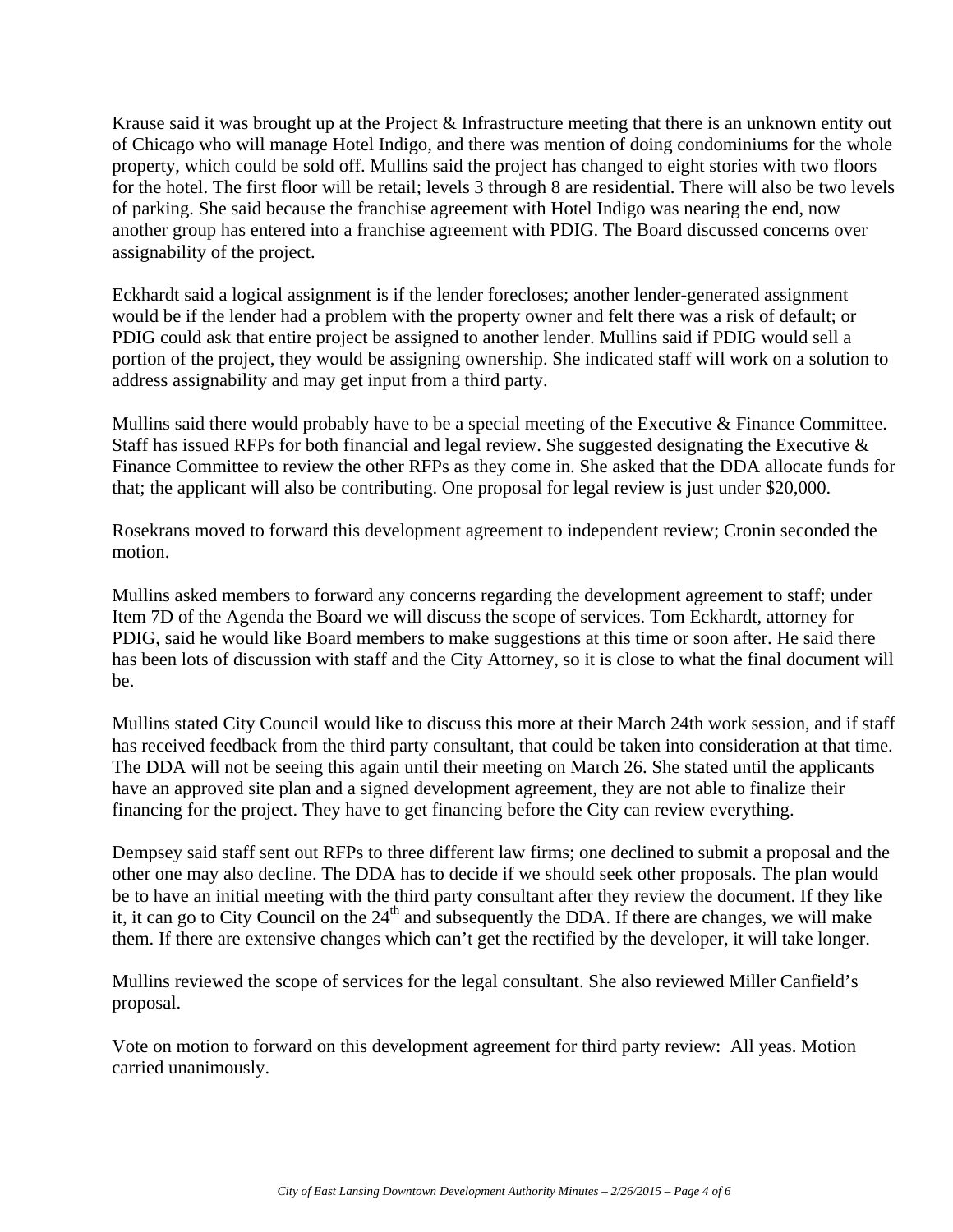# **7) Old Business Agenda A) Keys in the City**

Mullins said the license agreement for the pianos, which would be located in the City's right of way, was drafted by the City Attorney. The DMB has asked for businesses to sponsor the pianos and will provide some free advertising for the businesses who take on that role. She said we are still waiting for input from the Capital Area Blues Society on the license agreement and for responses from businesses who wish to become sponsors. Ballein moved to defer this item until the March DDA meeting; Jester seconded the motion. Vote: All yeas. Motion carried unanimously.

# **B) Allocation of Funds for outside expert to evaluate PDIG Development Agreement**

Mullins said we only have one proposal so far from Miller Canfield for legal review of the development agreement. She noted there is \$24,000 remaining in the Project Development Fund for the Park District project.

Ballein moved to allocate up to \$20,000 for review of the PDIG Development Agreement and to authorize the chair to sign the contract with the law firm which will be reviewing it. He noted the Executive & Finance Committee will review the proposals and adjust the scope as necessary.

When asked if RFPs will be sent out to other firms, Mullins answered yes. Mansfield added that we may need to schedule a special meeting of the Executive & Finance Committee.

Krause recommended that the costs be split between the DDA and the developer because of the scope of the project. Mullins said it would make more sense to get money from PDIG up front.

Mullins said we hope to get the proposals for financial and legal review before the Executive & Finance Committee meets. She noted \$20,000 would probably only cover half of the cost of the reviews. She noted that the proposal from Miller Canfield would just be for a piece of the review; we still need the financial review of the development agreement.

Ballein amended his motion to say that the DDA would not pay for more than 50% of the contract for review; Jester seconded the motion. Vote on amendment to Ballein's original motion: All yeas. Motion carried unanimously.

Vote on original motion with the amendment: All yeas. 8 to 0. Motion carried unanimously.

#### **8) Committee Reports**

- **A) Executive and Finance Committee** 
	- **i. Synopsis of February 19, 2015 Meeting**

Dewan reported the Committee also discussed signs in addition to what the Board covered.

#### **B) Business and Market Development i. Synopsis of February 17, 2015 Meeting**

Rosekrans said the synopsis covers what they discussed.